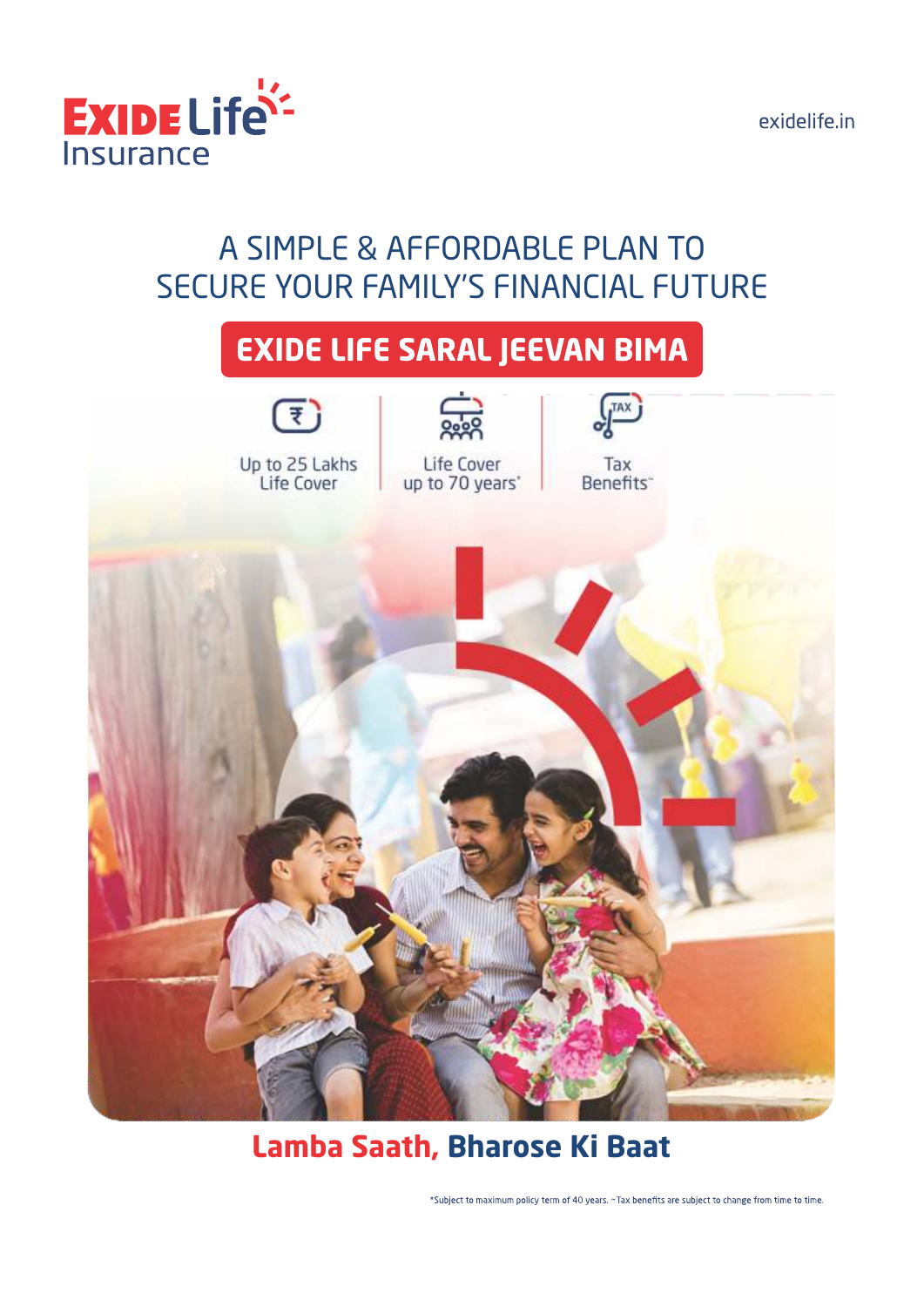## **Exide Life Saral Jeevan Bima**

## A Non-Linked Non-participating Individual Pure Risk Premium Life Insurance Plan

Financial support to your family is very important to lead a risk free life for you and your loved ones. The even more important aspect is to secure your family financially, unfortunately if you are not around. We help you in building that financial support so that your loved ones never have to compromise.

Presenting **Exide Life Saral Jeevan Bima** that financially covers you against death and no matter what tomorrow holds for you, your family's future remains secure.

## **Key Reasons to buy**

- Life Cover for financial protection
- Option to stay covered for a maximum term of 40 years
- Options to choose from monthly, yearly and half-yearly modes of premium payment

## **Plan Benefits**

## **A. Life cover for financial protection**

Life Cover of ₹5,00,000 to ₹25,00,000 (in multiple of ₹50,000) to provide financial protection for your family.

## **B. Death Benefit**

There is a waiting period of 45 days from the date of commencement of risk. In case of revival of Policy, the waiting period shall not be applicable.

## **This Policy will cover death due to accident only during the waiting period of 45 days from the date of commencement of risk.**

**In case of death of the life assured other than due to accident during the waiting period, an amount equal to 100% of all premiums received excluding taxes, if any, shall be paid and the Sum Assured shall not be paid.**

In case of an unfortunate demise during the policy term but after the waiting period, the nominee will receive the Death Benefit as a lump sum amount, provided the policy is in force.

## **The death benefit payable - In case of Regular or Limited premium payment policies:**

Highest of

- 10 times the Annualized Premium or
- 105% of all premiums paid as on the date of death or
- Absolute amount assured to be paid on death

## **The death benefit payable - In case of Single premium policy:**

Higher of

- 125% of Single Premium or
- Absolute amount assured to be paid on death.

Premiums referred above shall not include any extra amount chargeable under the Policy due to underwriting decision and rider premium(s), if any.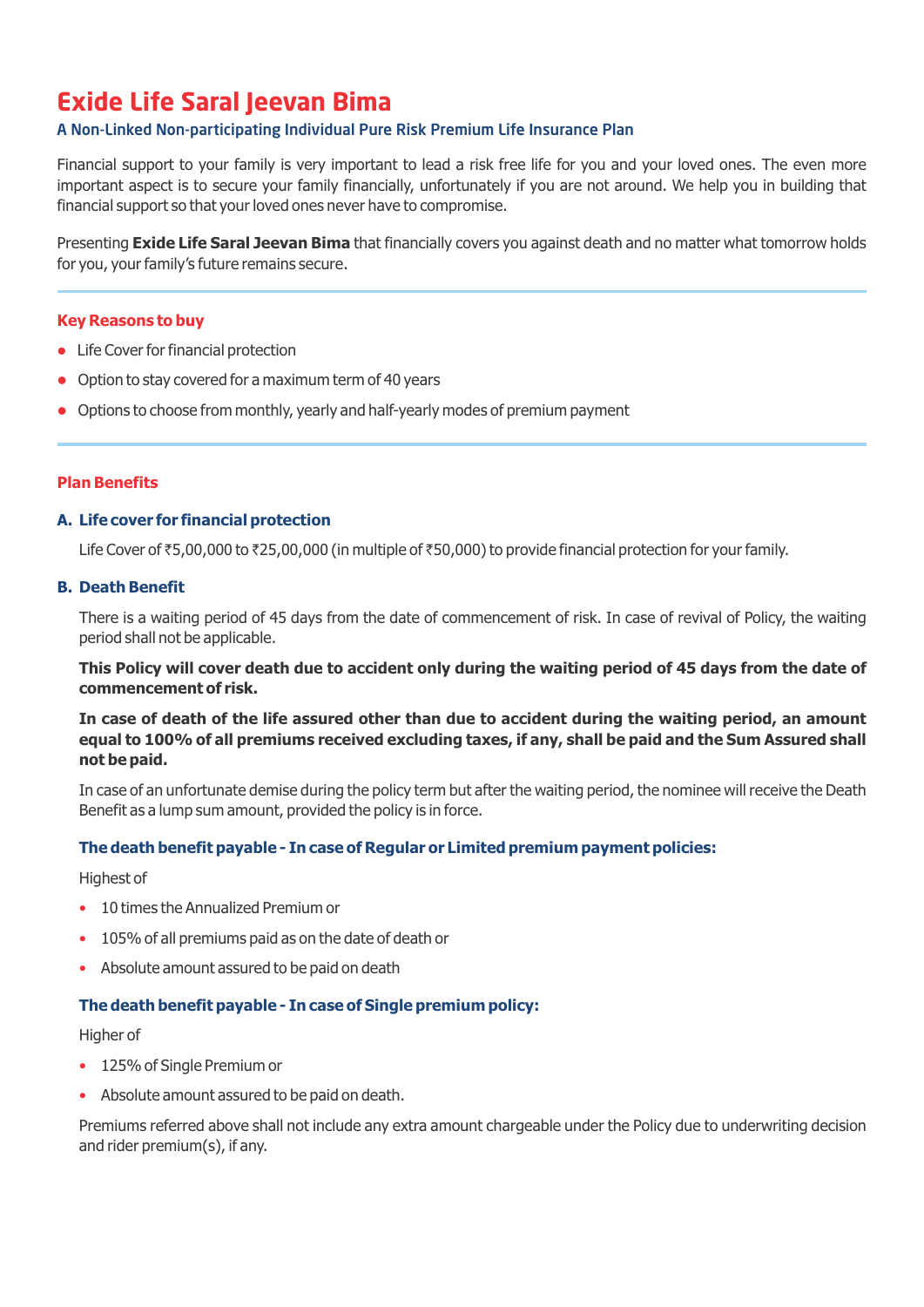Absolute amount assured to be paid on death shall be an amount equal to Basic Sum Assured.

In case of death of Life Assured under an inforce policy wherein all the premiums due till the date of death have been paid and where the mode of payment of premium is other than yearly, balance premium(s), if any, falling due from the date of death and before the next policy anniversary shall be deducted from the claim amount.

#### **Let's see how this plan works**

Mr. Anil is a 35 year old businessman. He buys Exide Life Saral Jeevan Bima for a sum assured of ₹20 Lakhs with a regular premium payment term and policy term 35 years.

The premiums shall be  $\bar{\tau}$ 15,527 + Taxes as applicable.

On death during the policy term, a sum assured of INR 20 lakhs is payable immediately in lump sum subject to the terms and condition of the policy.

## **Sample Premium Rates**

#### **Premium Payment Term : Regular Pay**

| <b>Sum Assured</b> | ₹25 lakhs                                    | ₹10 lakhs                                    | ₹5 lakhs                                     |
|--------------------|----------------------------------------------|----------------------------------------------|----------------------------------------------|
| Age at entry       | <b>Premium Rates per</b><br>1000 Sum Assured | <b>Premium Rates per</b><br>1000 Sum Assured | <b>Premium Rates per</b><br>1000 Sum Assured |
| 25                 | 0.2669                                       | 0.4457                                       | 0.4457                                       |
| 35                 | 0.3763                                       | 0.5479                                       | 0.5479                                       |
| 45                 | 0.8203                                       | 0.9795                                       | 0.9795                                       |
| 55                 | 1.8292                                       | 1.9906                                       | 1.9906                                       |

The above mentioned premium rates are monthly medical rates for a male Life with regular premium payment term and policy term of 15 years.

#### **Premium Payment Term : Limited 10 Pay**

| <b>Sum Assured</b> | ₹25 lakhs                                    | ₹10 lakhs                                    | ₹5 lakhs                                     |
|--------------------|----------------------------------------------|----------------------------------------------|----------------------------------------------|
| Age at entry       | <b>Premium Rates per</b><br>1000 Sum Assured | <b>Premium Rates per</b><br>1000 Sum Assured | <b>Premium Rates per</b><br>1000 Sum Assured |
| 25                 | 0.4056                                       | 0.6652                                       | 0.6652                                       |
| 35                 | 0.5699                                       | 0.8258                                       | 0.8258                                       |
| 45                 | 1.1985                                       | 1.4469                                       | 1.4469                                       |
| 55                 | 2.6778                                       | 2.9302                                       | 2.9302                                       |

The above mentioned premium rates are monthly medical rates for a male Life with limited premium payment term of 10 years and policy term of 15 years.

#### **Premium Payment Term : Limited 5 Pay**

| <b>Sum Assured</b> | ₹25 lakhs                                    | ₹10 lakhs                                    | ₹5 lakhs                                     |
|--------------------|----------------------------------------------|----------------------------------------------|----------------------------------------------|
| Age at entry       | <b>Premium Rates per</b><br>1000 Sum Assured | <b>Premium Rates per</b><br>1000 Sum Assured | <b>Premium Rates per</b><br>1000 Sum Assured |
| 25                 | 0.5617                                       | 0.8923                                       | 0.8923                                       |
| 35                 | 0.8468                                       | 1.1638                                       | 1.1638                                       |
| 45                 | 1.8852                                       | 2.1887                                       | 2.1887                                       |
| 55                 | 4.0660                                       | 4.3636                                       | 4.3636                                       |

The above mentioned premium rates are monthly medical rates for a male Life with limited premium payment term of 5 years and policy term of 15 years.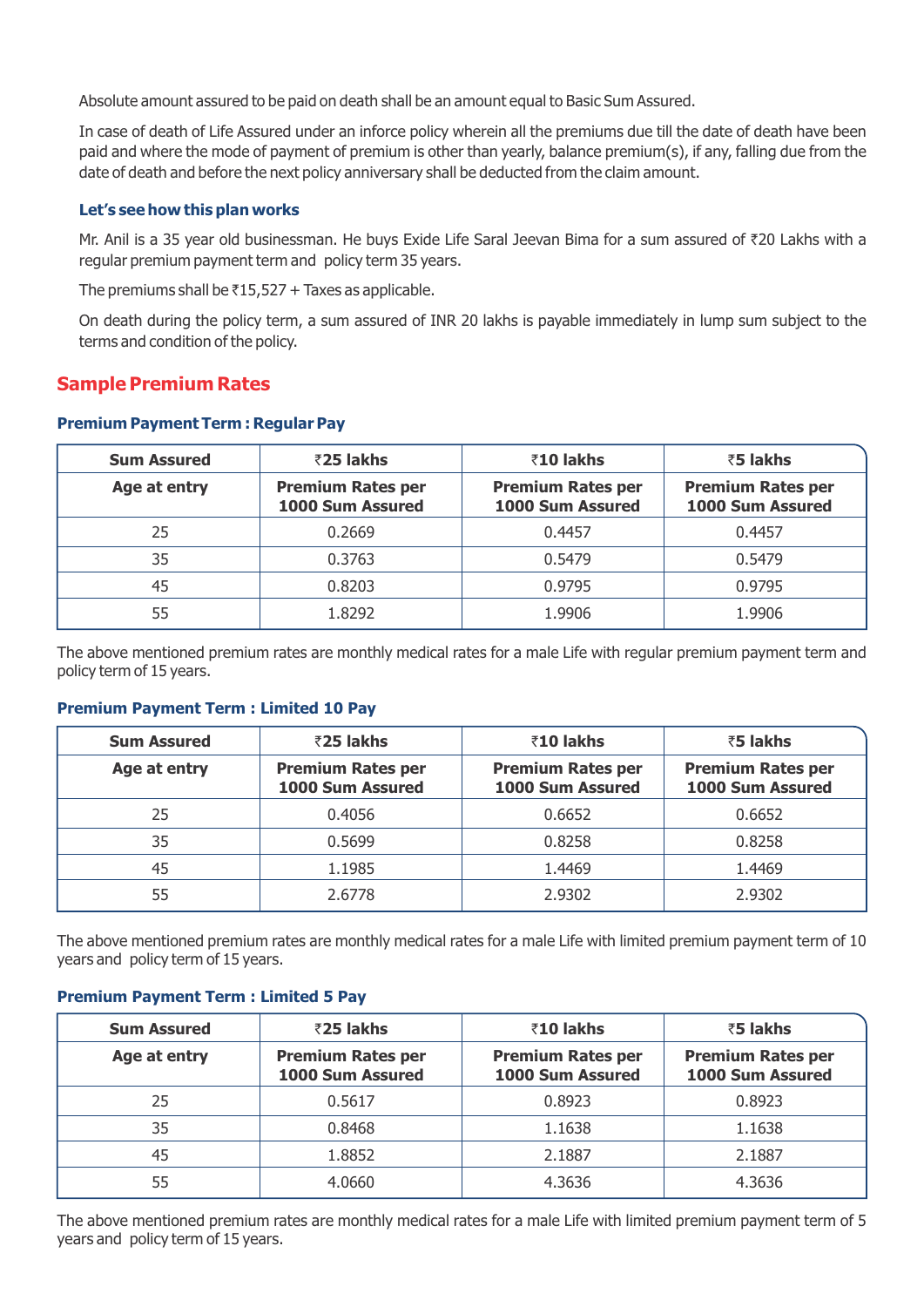#### **Plan at a glance:**

| Minimum / Maximum Age at Entry   | 18 years / 65 years age last birthday                                                                          |
|----------------------------------|----------------------------------------------------------------------------------------------------------------|
| <b>Maximum Maturity Age</b>      | 70 years age last birthday                                                                                     |
| <b>Policy Term</b>               | • Single pay and Regular pay: 5 years to 40 years<br>Limited pay $-5$ years :10 years to 40 years<br>$\bullet$ |
|                                  | Limited pay $-10$ years: 15 years to 40 years<br>$\bullet$                                                     |
| <b>Premium Paying Term (PPT)</b> | a. Single Pay                                                                                                  |
|                                  | b. Regular Premium: Same as policy term                                                                        |
|                                  | c. Limited Premium Payment term for 5 years and 10 years                                                       |
| Minimum Sum Assured (₹)          | ₹5 Lakhs                                                                                                       |
| Maximum Sum Assured (₹)          | ₹25 Lakhs (Subject to underwriting guidelines)                                                                 |
|                                  | Regular and Limited Premium Payment Options:                                                                   |
|                                  | Yearly; Half Yearly;                                                                                           |
| <b>Premium Mode</b>              | Monthly (only under ECS / NACH)                                                                                |
|                                  | Single Premium: In Lump sum.                                                                                   |
|                                  | 11.5 (Annual mode)                                                                                             |
| <b>Modal Factor</b>              | 5.86 (Half yearly mode)                                                                                        |
|                                  | 1 (Monthly mode)                                                                                               |

## **Other important benefits**

#### **C. Tax Benefits**

Tax Benefits may be available as per prevailing tax laws.

### **D. Policy Cancellation benefits**

- For Single Premium: The Policy Cancellation Value is acquired immediately after receipt of Single Premium and upon the Policyholder applying for cancellation before the stipulated date of maturity. The value payable shall be as follows:

=70% x Single Premium Paid x Unexpired Policy Term / Original Policy Term

"Single Premium paid" shall be inclusive of extra premiums, if any

- For Limited Premium Payment Term 5 and 10 years: Policy Cancellation Value is acquired if at least two consecutive full years' premiums are paid and upon the Policyholder applying for cancellation before the stipulated date of maturity or at the end of revival period if the policy is not revived. The value payable shall be as follows:

=70% x Total Premiums Paid x Unexpired Policy Term / Original Policy Term

"Total Premiums Paid" shall be inclusive of extra premiums, if any.

**For Regular Premium Policies**: No policy cancellation value shall be payable.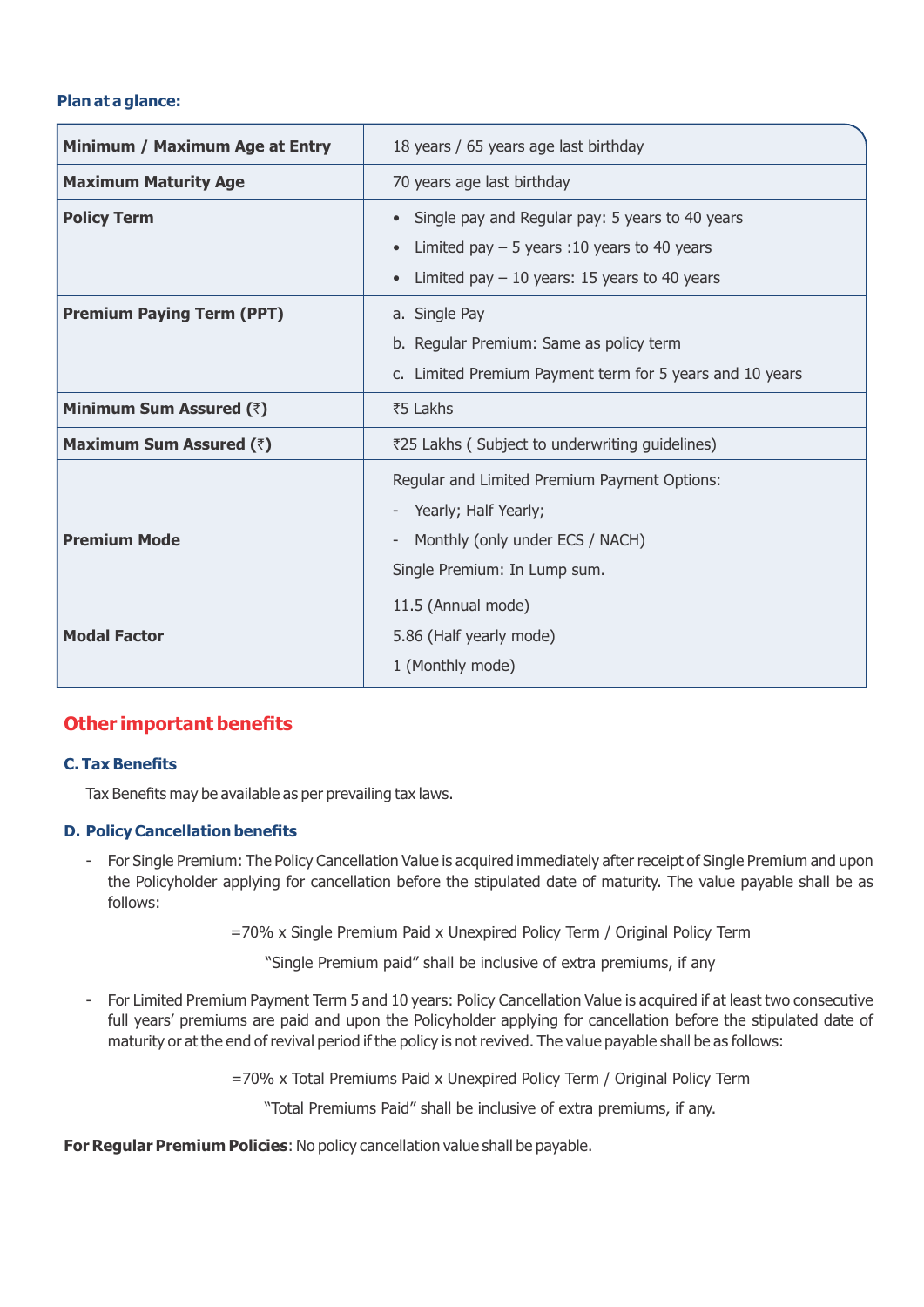## **TERMS & CONDITIONS**

#### **A. Grace Period**

Grace period is the time granted by the insurer from the due date for the payment of premium, without any penalty/ late fee, during which time the policy is considered to be inforce with the insurance cover without any interruption as per the terms of the policy.

A Grace Period of 30 days where the mode of payment of Premium is yearly or half yearly and 15 days in case of monthly, is allowed for the payment of each renewal Premium. If the premium is not paid before the expiry of the days of grace period, the Policy lapses.

If the death of the Life Assured occurs within the grace period but before the payment of the premium then due, the policy will still be valid and the benefits shall be paid after deductions of the said unpaid premium as also the balance premium(s), if any, falling due from the date of death and before the next policy anniversary.

#### **B. Lapsation**

Lapse is the status of the Policy when due premium is not paid within the grace period and the benefits under the Policy will cease from the date of such unpaid premium.

#### **C. Revival**

Revival of a policy means restoration of a lapsed policy which was discontinued due to the non-payment of premium, by the insurer with all the benefits mentioned in the policy document, with or without rider benefits if any, upon the receipt of all the premiums due and other charges/late fee, if any, as per the terms and conditions of the policy, upon being satisfied as to the continued insurability of the insured/ Policyholder on the basis of the information, documents and reports furnished by the Policyholder, in accordance with the then existing Board Approved Underwriting Policy of the Company.

**Revival Period** is a period of five consecutive years from the due date of first unpaid premium or as is allowed under applicable Product Regulations, during which period the policyholder is entitled to revive the Policy which was discontinued due to the non-payment of premium.

The revival interest rate is set as bank rate fixed by the RBI as on 1st April of the respective year + 2.5% compounded half-yearly, rounded up to a multiple of 50 bps points.

The revival interest rate for the financial year 2020-21 is 7.5% p.a.

The rate will be reviewed annually.

Any change in the basis of determination of interest rate shall be done only after prior approval of the Authority.

#### **D. Survival benefit**

There is no survival benefit paid under this product.

#### **E. Maturity Benefit**

There is no maturity benefit paid under this product

#### **F. Surrender Benefit**

There is no surrender benefit paid under this product

#### **G. Free Look Period**

(a) The Policyholder shall have a free look period of 15 days (30 days in case of electronic policies and policies obtained through Distance Mode) from the date of receipt of the policy document, to review the terms and conditions of the policy and where the Policyholder disagrees to any of those terms or conditions, the policyholder has the option to return the policy to the insurer for cancellation, stating the reasons for his objection, then the policyholder shall be entitled to a refund of the premium paid subject only to a deduction of a proportionate risk premium for the period of cover and the expenses incurred by the insurer on medical examination of the proposer, if applicable and stamp duty charges.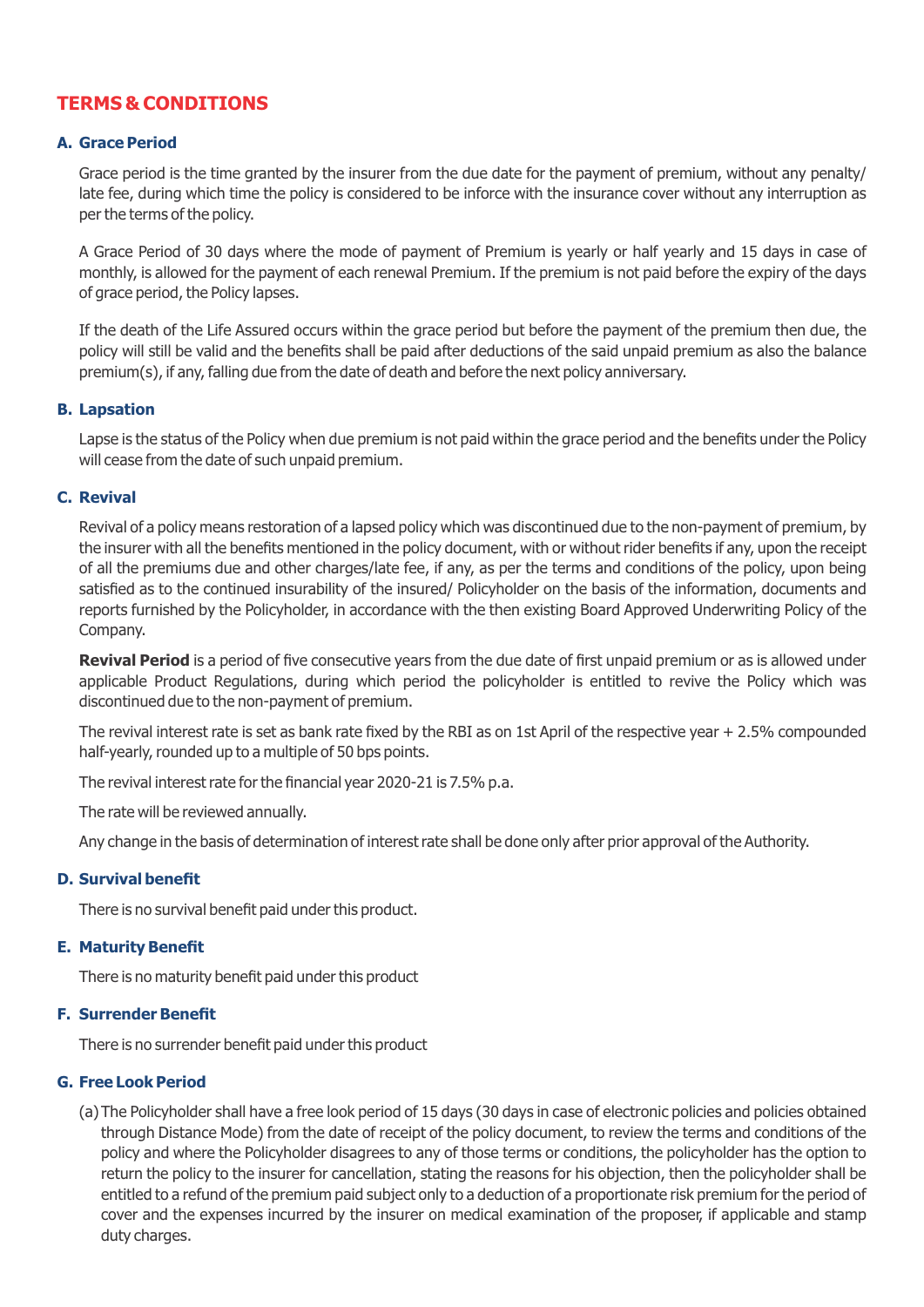- (b) A request received by the insurer for free look cancellation of the Policy shall be processed and premium refunded within 15 days of receipt of the request, as stated vide (a) above.
- (c) The Policy shall terminate on payment of this amount and all rights, benefits and interests under this Policy will stand extinguished.

#### **H. Suicide**

a) For Regular/Limited Premium Policy

In case of death of the Life Insured due to suicide within 12 months from the date of commencement of risk, provided the policy is in force or within 12 months from the date of revival of the policy, as applicable, the nominee or beneficiary of the policyholder shall be entitled to 80% of the premiums paid (excluding any extra amount if charged under the Policy due to underwriting decisions, taxes and rider premiums, if any) till the date of death.This is not applicable for a lapsed policy as nothing is payable under such policies.

b) For Single Premium Policy

In case of death of the Life Insured due to suicide within 12 months from the date of commencement of risk of the policy, the nominee or beneficiary of the policyholder shall be entitled to 90% of the Single premium paid excluding any extra amount if charged under the policy due to underwriting decisions and rider premiums, if any.

### **I. Assignment Provisions**

Assignment should be in accordance with provisions of Section 38 of the Insurance Act 1938 as amended from time to time.

#### **J. Nomination Provisions**

Nomination should be in accordance with provisions of Section 39 of the Insurance Act 1938 as amended from time to time.